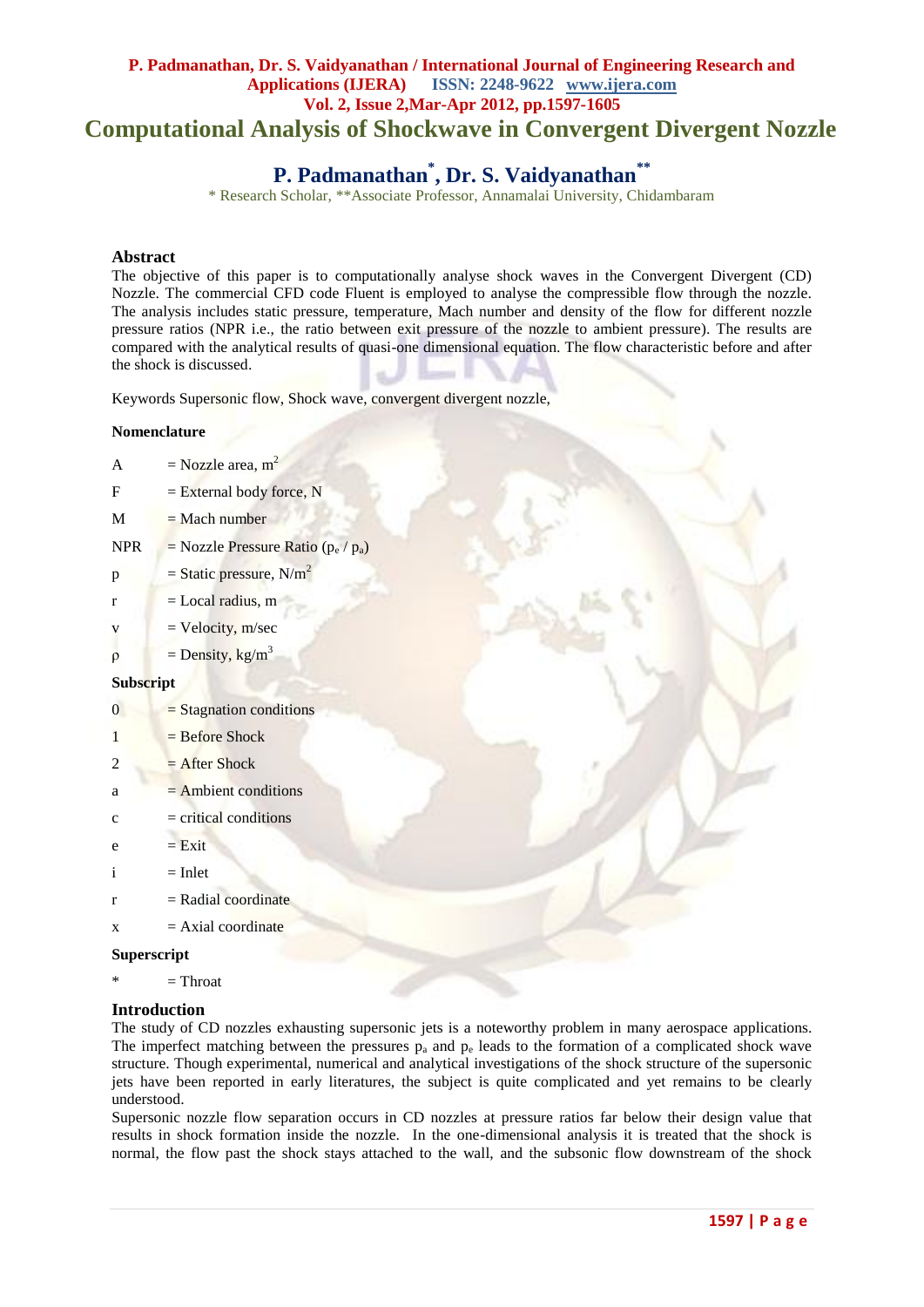expands isentropically to the level of back pressure at the nozzle exit. But in reality the flow detaches from the wall and forms a separation region, subsequently the flow downstream becomes non-uniform and unstable.

Adamson and Nicholls [1], analysed nozzle jets experimentally and presented an analytical method for calculating the position of shock inside the nozzle, whereas Lewis and Carlson [2] experimentally determined the distance of the first Mach disc in under expanded supersonic nozzles issuing gas from the nozzle exit plane. Romine [3] presented the mechanisms of flow separation from the nozzle wall. Back.et.al [4] presented the comparison of measured and predicted flows through conical supersonic nozzles. They also presented the wall static pressure for various conical nozzles in the region of 2-D flow as quasi-one dimensional theory is not applicable. They claim that flow through the transonic region was found to depend essentially on local configuration, i.e., on the ratio of radii  $r_c/r_*$ .

Supersonic flow separation in a CD nozzle leads to unstable plume in the exit region. Qing Xiao., et. Al., [5] demonstrated that such separation can be efficiently utilized to enhance the jet mixing. Potential applications include propulsion of jet engines, turbofans, turbo jets, spin-stabilised rockets and ramjet engines.

The present work deals with computational investigation for different nozzle NPR values. Shock structure is formed near the exit of the nozzle by varying the exit pressure. The considered NPR values are 1.63, 1.59, 1.55 and 1.52. It is observed that for NPR below 1.52 there is no formation of shock and for NPR above 1.63 reversible flow is detected and the computational solution tends to be more precise.

#### **The governing equations:**

The flow model considered here is a supersonic flow through the nozzle. Air is considered as the working fluid, flow being inviscid.

The 2-D Navier-stokes equation is given by,

The continuity equation,

$$
\frac{\partial \rho}{\partial t} + \frac{\partial}{\partial x} (\rho v_x) + \frac{\partial}{\partial r} (\rho v_r) + \frac{\rho v_r}{r} = 0
$$

The axial and radial momentum equations are,

$$
\frac{\partial}{\partial t} (\rho v_x) + \frac{1}{r} \frac{\partial}{\partial x} (r \rho v_x v_x) + \frac{1}{r} \frac{\partial}{\partial r} (r \rho v_x v_r) = -\frac{\partial p}{\partial x} + F_x
$$
\n
$$
\frac{\partial}{\partial t} (\rho v_r) + \frac{1}{r} \frac{\partial}{\partial x} (r \rho v_x v_r) + \frac{1}{r} \frac{\partial}{\partial r} (r \rho v_r v_r) = -\frac{\partial p}{\partial r} + F_r
$$
\n(3)

The Energy equation,

$$
\frac{\partial}{\partial t}(\rho E) + \nabla \left(\vec{v}(\rho E + p)\right) = 0
$$

(4)

(1)

#### **Computational Methods**

The Convergent Divergent nozzle configuration used in this investigation is that proposed for the typical ramjet engine by J.C. Dutton [7]. The area contraction ratio between the nozzle inlet to throat  $(A_i/A^*)$  is 0.668 with  $M_e$  $= 2.4682$ . The axisymmetric nozzle is shown in fig. 1.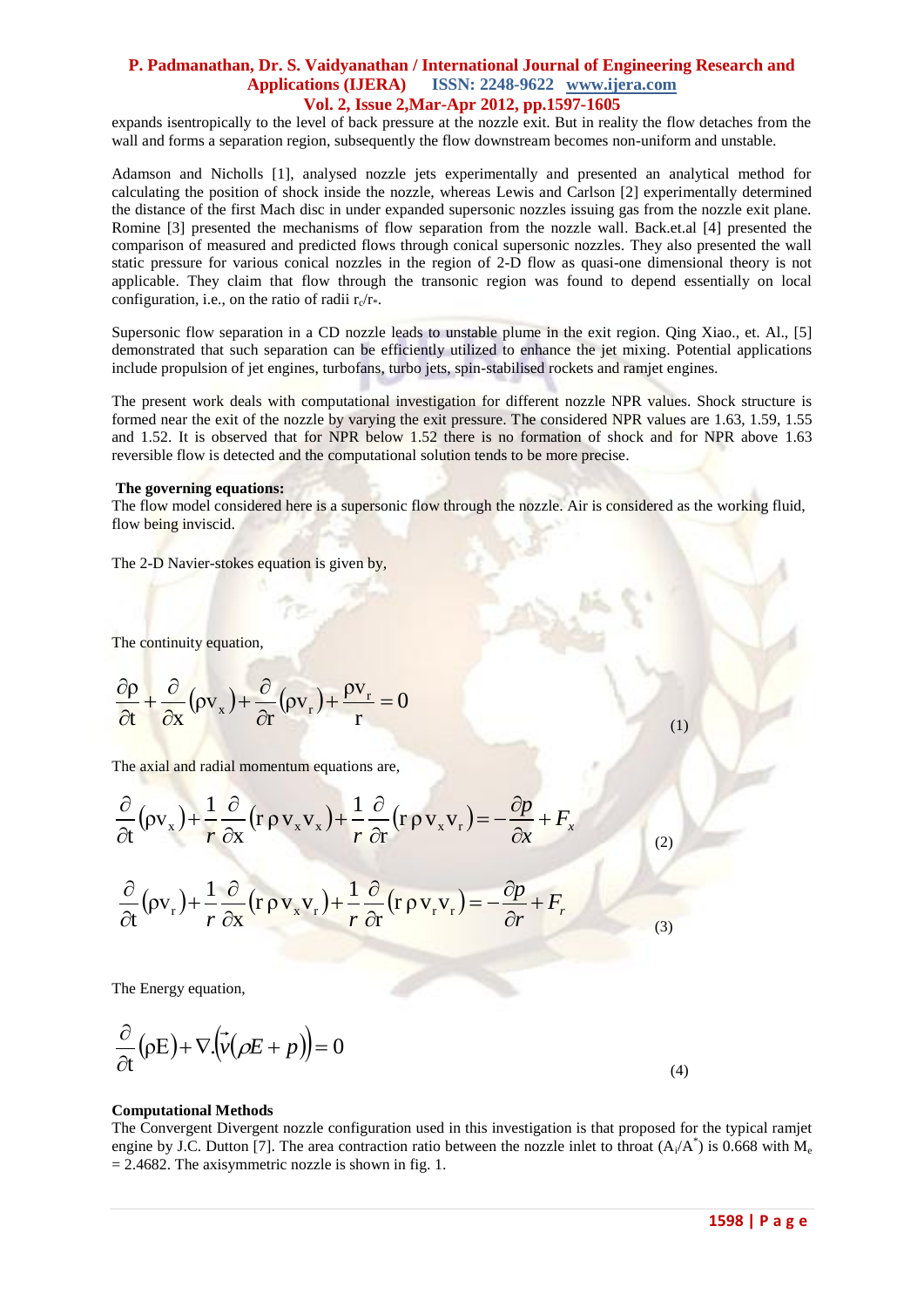

Fig.1. The axi-symmetric nozzle profile.

The set of governing equations is solved on the Gambit generated grid structure of size  $240 \times 150$  with 36000 cells and 71610 faces. The nozzle inlet parameters  $P_0$ ,  $a_0$  and  $T_0$  and other parameters like  $\gamma$  are assumed suitably according to standards. The inlet boundary condition is considered as pressure inlet and outlet boundary condition is considered as pressure outlet. The outlet pressure is varied to achieve different NPR values.

#### **Analytical Calculations**

In this work the computational results are compared with analytical results. In supersonic flow, when the total pressure at the nozzle exit is reduced, the nozzle becomes chocked and the mass flow rate becomes a fixed value. Further reduction in pressure results with the formation of shock wave at the downstream from the throat. The flow characteristics changes suddenly across the shock wave. Upstream of the shock wave the flow is supersonic and immediately after the shock wave the flow becomes subsonic. Further downstream, the subsonic flow pressure increases and at exit matches with the  $p_a$ . This is in detail discussed by Anderson J.D [6] in his analytical work. The same analytical equations (equation 9  $\&$  10) are used by the authors to find the pressure and Mach number across the shock.

The one-dimensional isentropic relation for the Mach number variation through the nozzles is,

$$
\frac{A^*}{A} = \frac{1}{M^2} \left[ \frac{2}{\gamma + 1} \left( 1 + \frac{\gamma - 1}{2} M^2 \right) \right]^{(\gamma + 1)/(\gamma - 1)}
$$

The variation of pressure, density and temperature as functions of Mach number are,

$$
\frac{p}{p_0} = \left[1 + \frac{\gamma - 1}{2} M^2\right]^{-\gamma/(\gamma - 1)}
$$
\n
$$
\frac{\rho}{\rho_0} = \left[1 + \frac{\gamma - 1}{2} M^2\right]^{-1/(\gamma - 1)}
$$
\n
$$
\frac{T}{T_0} = \left[1 + \frac{\gamma - 1}{2} M^2\right]^{-1}
$$
\n(3)

The Total pressure ratio across the shock, as a function of  $M_1$ ,

(5)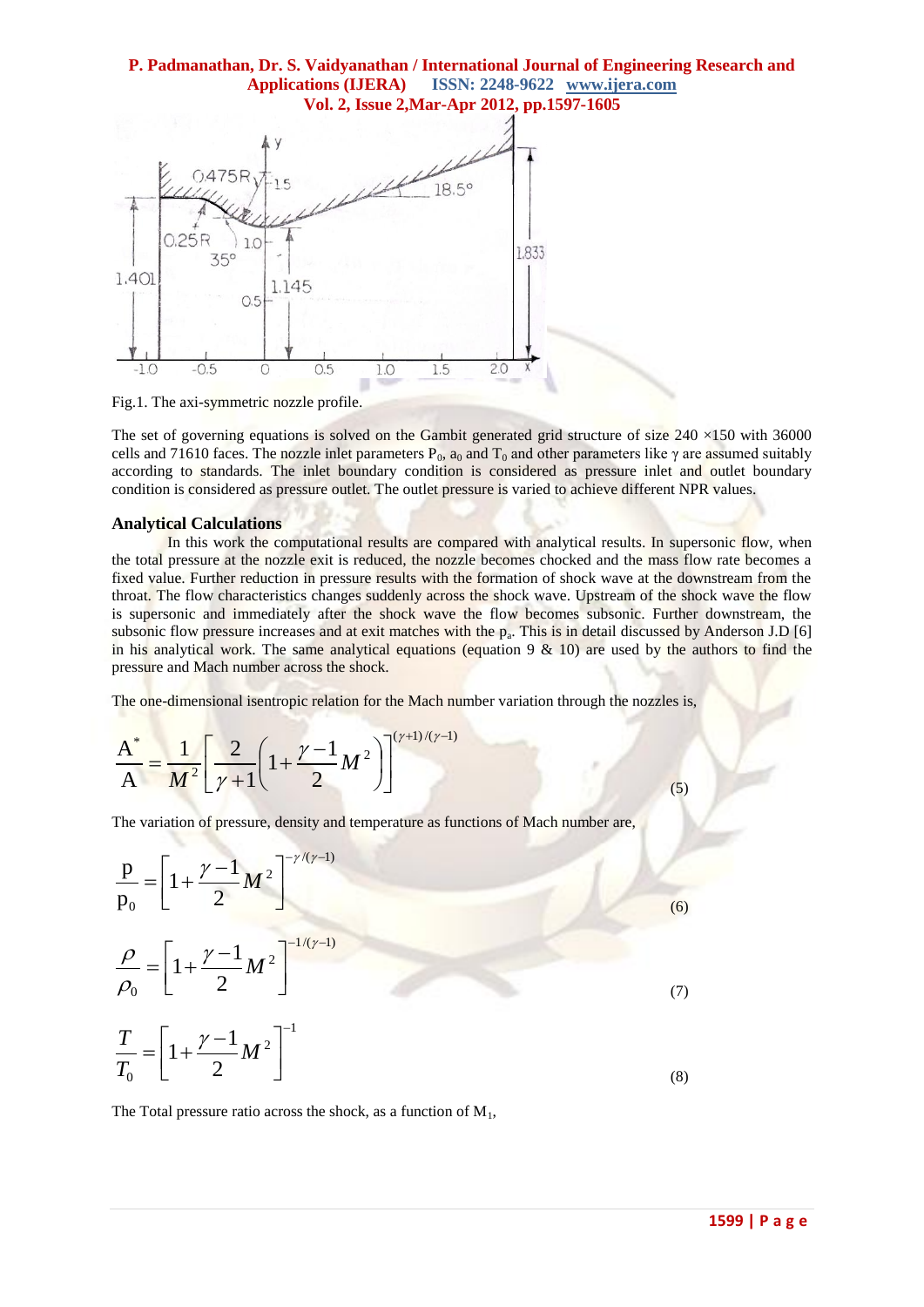$$
\frac{p_{0_2}}{p_{0_1}} = \left[ \frac{(\gamma + 1)M_1^2}{(\gamma - 1)M_1^2 + 2} \right]^{\gamma/(\gamma - 1)} \left[ \frac{\gamma + 1}{2\gamma M_1^2 - (\gamma - 1)} \right]^{1/(\gamma - 1)}
$$
\n(9)

$$
M_2 = \left[\frac{1 + [(\gamma - 1)/2]M_1^2}{\gamma M_1^2 - (\gamma - 1)/2}\right]^{1/2}
$$
\n(10)

#### **Results and Discussion**

|                                                                                                                                                                                                                                                                                                                                                                                                                                                                                                                                                                                                                                                                                                                                                                                                                                                                                                                                                                                                                                                                                                                                                                                                                                                                                                                                                                                                                                                                                                                                                                                                                                                                                                                                                                                                                                                                                                                                                                                              |                | $\frac{p_{0_2}}{p_{0_1}} = \left[\frac{(\gamma+1)M_1^2}{(\gamma-1)M_1^2+2}\right]^{\gamma/(\gamma-1)} \left[\frac{\gamma+1}{2\gamma M_1^2-(\gamma-1)}\right]^{1/(\gamma-1)}$ |                |                   |                |                   | (9)             |                   |  |  |
|----------------------------------------------------------------------------------------------------------------------------------------------------------------------------------------------------------------------------------------------------------------------------------------------------------------------------------------------------------------------------------------------------------------------------------------------------------------------------------------------------------------------------------------------------------------------------------------------------------------------------------------------------------------------------------------------------------------------------------------------------------------------------------------------------------------------------------------------------------------------------------------------------------------------------------------------------------------------------------------------------------------------------------------------------------------------------------------------------------------------------------------------------------------------------------------------------------------------------------------------------------------------------------------------------------------------------------------------------------------------------------------------------------------------------------------------------------------------------------------------------------------------------------------------------------------------------------------------------------------------------------------------------------------------------------------------------------------------------------------------------------------------------------------------------------------------------------------------------------------------------------------------------------------------------------------------------------------------------------------------|----------------|------------------------------------------------------------------------------------------------------------------------------------------------------------------------------|----------------|-------------------|----------------|-------------------|-----------------|-------------------|--|--|
| The relation between Mach numbers before and after shock wave,                                                                                                                                                                                                                                                                                                                                                                                                                                                                                                                                                                                                                                                                                                                                                                                                                                                                                                                                                                                                                                                                                                                                                                                                                                                                                                                                                                                                                                                                                                                                                                                                                                                                                                                                                                                                                                                                                                                               |                |                                                                                                                                                                              |                |                   |                |                   |                 |                   |  |  |
| $M_2 = \left  \frac{1 + [(\gamma - 1)/2] M_1^2}{\gamma M_1^2 - (\gamma - 1)/2} \right ^{1/2}$<br>(10)                                                                                                                                                                                                                                                                                                                                                                                                                                                                                                                                                                                                                                                                                                                                                                                                                                                                                                                                                                                                                                                                                                                                                                                                                                                                                                                                                                                                                                                                                                                                                                                                                                                                                                                                                                                                                                                                                        |                |                                                                                                                                                                              |                |                   |                |                   |                 |                   |  |  |
| <b>Results and Discussion</b><br>In order to validate, the computational results are compared with that of the one dimensional isentropic flow,<br>Fig.2 and Fig.3 show the pressure ratio and Mach number variations for normal supersonic flow. The reason for<br>difference between the analytical and computational is due to the one dimensional approximation.                                                                                                                                                                                                                                                                                                                                                                                                                                                                                                                                                                                                                                                                                                                                                                                                                                                                                                                                                                                                                                                                                                                                                                                                                                                                                                                                                                                                                                                                                                                                                                                                                         |                |                                                                                                                                                                              |                |                   |                |                   |                 |                   |  |  |
| From the computational results it is observed that the shock is captured inside the nozzle for the four nozzle<br>pressure ratios considered. In all the cases the shock is found downstream of the throat. Fig.4 shows the<br>comparison of pressure ratio for different NPR values. From figure it is evident that by increasing the nozzle<br>exit pressure, the shock structure moves towards the nozzle throat. It is also observed that pressure decreases<br>after passing through the shock wave, and the pressure ratio increases with increase in NPR values. Fig.5 shows<br>the change in Mach number with increase in NPR. The Mach number decreases after passing through the shock<br>wave. From the figure it is clear that the Mach number after the shock became subsonic. Similarly Fig.6 and<br>Fig.7 show the comparison of density ratio and temperature ratio respectively along the nozzle length. It is<br>observed that the density ratio and temperature ratio increases after the shock. The authors observed during the<br>computational work that there is no shock formation below the NPR value of 1.52. It is also observed that with<br>increase in NPR values the exit pressure and Mach number increase. This is plotted in Fig.8 and Fig.9.<br>The computational result obtained using the commercial tool is shown in Fig.10 for the various NPR values.<br>The figure shows the pressure contours of the CD nozzle. Decrease in pressure across the shock followed by<br>increase in the downstream can be noticed in the figure.<br>The change in flow characteristics across the shock wave is tabulated in Table 1. The table also compares the<br>flow characteristics of analytical and computational results for various NPR values. The deviation in results<br>from analytical to computational is due to the one-dimensional approximation.<br>Table 1. Comparison of analytical and computational flow characteristics across the shock wave |                |                                                                                                                                                                              |                |                   |                |                   |                 |                   |  |  |
| $\ensuremath{\mathbf{NP}}\xspace$                                                                                                                                                                                                                                                                                                                                                                                                                                                                                                                                                                                                                                                                                                                                                                                                                                                                                                                                                                                                                                                                                                                                                                                                                                                                                                                                                                                                                                                                                                                                                                                                                                                                                                                                                                                                                                                                                                                                                            | $M_2/M_1$      |                                                                                                                                                                              | $p_2/p_1$      |                   | $T_2/T_1$      |                   | $\rho_2/\rho_1$ |                   |  |  |
| $\mathbf R$                                                                                                                                                                                                                                                                                                                                                                                                                                                                                                                                                                                                                                                                                                                                                                                                                                                                                                                                                                                                                                                                                                                                                                                                                                                                                                                                                                                                                                                                                                                                                                                                                                                                                                                                                                                                                                                                                                                                                                                  | Analytic<br>al | Computatio<br>nal                                                                                                                                                            | Analytic<br>al | Computatio<br>nal | Analytic<br>al | Computatio<br>nal | Analytic<br>al  | Computatio<br>nal |  |  |
| 1.6<br>$\mathfrak{Z}$                                                                                                                                                                                                                                                                                                                                                                                                                                                                                                                                                                                                                                                                                                                                                                                                                                                                                                                                                                                                                                                                                                                                                                                                                                                                                                                                                                                                                                                                                                                                                                                                                                                                                                                                                                                                                                                                                                                                                                        | 0.4246         | 0.2932                                                                                                                                                                       | 2.7640         | 3.2838            | 1.3777         | 1.6196            | 2.0065          | 2.4700            |  |  |
| 1.5<br>9                                                                                                                                                                                                                                                                                                                                                                                                                                                                                                                                                                                                                                                                                                                                                                                                                                                                                                                                                                                                                                                                                                                                                                                                                                                                                                                                                                                                                                                                                                                                                                                                                                                                                                                                                                                                                                                                                                                                                                                     | 0.3786         | 0.2636                                                                                                                                                                       | 3.1853         | 4.6233            | 1.4548         | 1.7411            | 2.1895          | 2.6970            |  |  |
| 1.5<br>5                                                                                                                                                                                                                                                                                                                                                                                                                                                                                                                                                                                                                                                                                                                                                                                                                                                                                                                                                                                                                                                                                                                                                                                                                                                                                                                                                                                                                                                                                                                                                                                                                                                                                                                                                                                                                                                                                                                                                                                     | 0.3473         | 0.2335                                                                                                                                                                       | 3.5500         | 4.9426            | 1.5204         | 1.8174            | 2.3353          | 2.7601            |  |  |
| 1.5<br>$\overline{2}$                                                                                                                                                                                                                                                                                                                                                                                                                                                                                                                                                                                                                                                                                                                                                                                                                                                                                                                                                                                                                                                                                                                                                                                                                                                                                                                                                                                                                                                                                                                                                                                                                                                                                                                                                                                                                                                                                                                                                                        | 0.3245         | 0.2208                                                                                                                                                                       | 3.8695         | 5.8900            | 1.5770         | 1.9436            | 2.4537          | 3.0354            |  |  |
|                                                                                                                                                                                                                                                                                                                                                                                                                                                                                                                                                                                                                                                                                                                                                                                                                                                                                                                                                                                                                                                                                                                                                                                                                                                                                                                                                                                                                                                                                                                                                                                                                                                                                                                                                                                                                                                                                                                                                                                              |                |                                                                                                                                                                              |                |                   |                |                   |                 | 1600   Page       |  |  |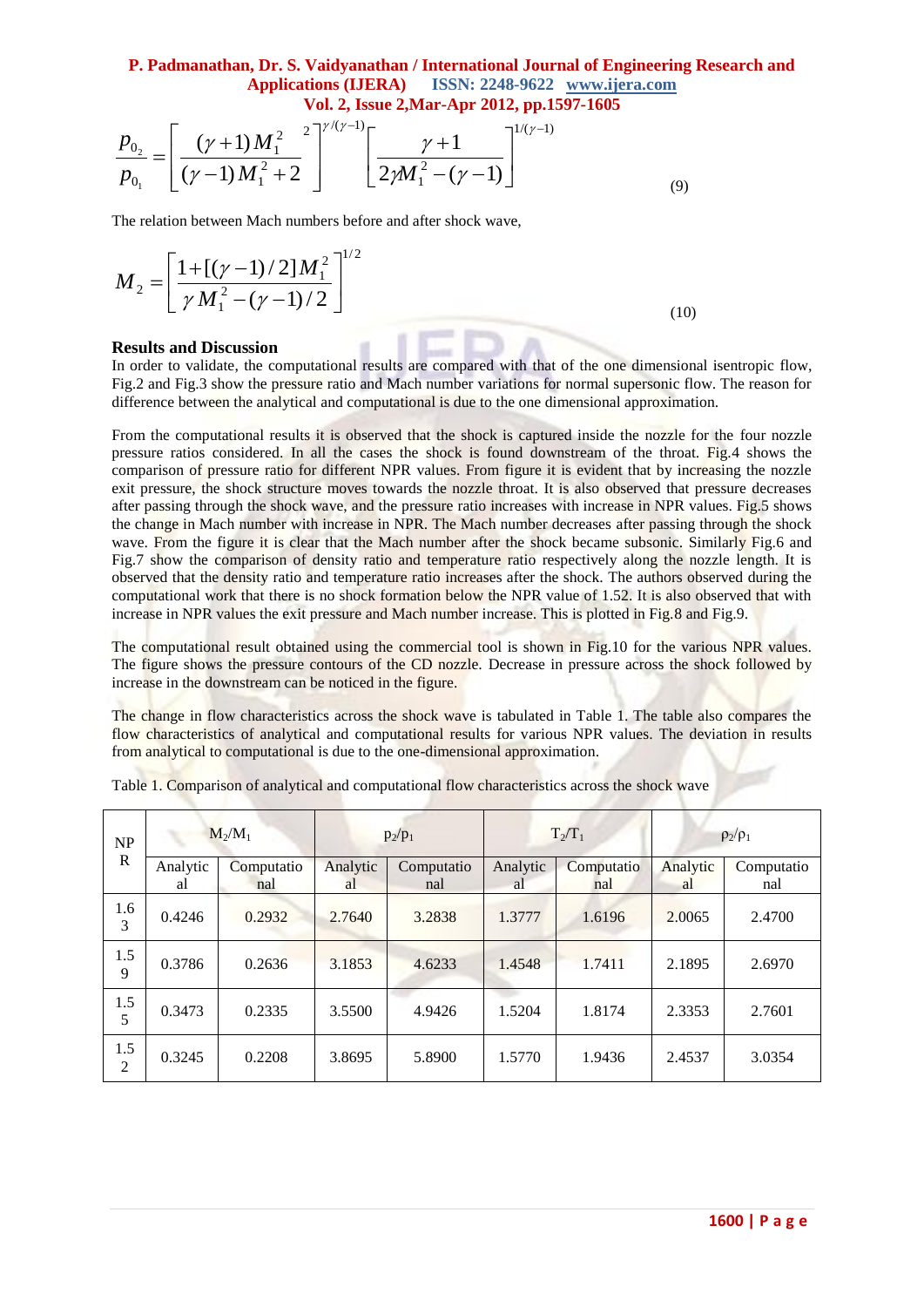



Fig.3 Comparison of Mach number of computational with analytical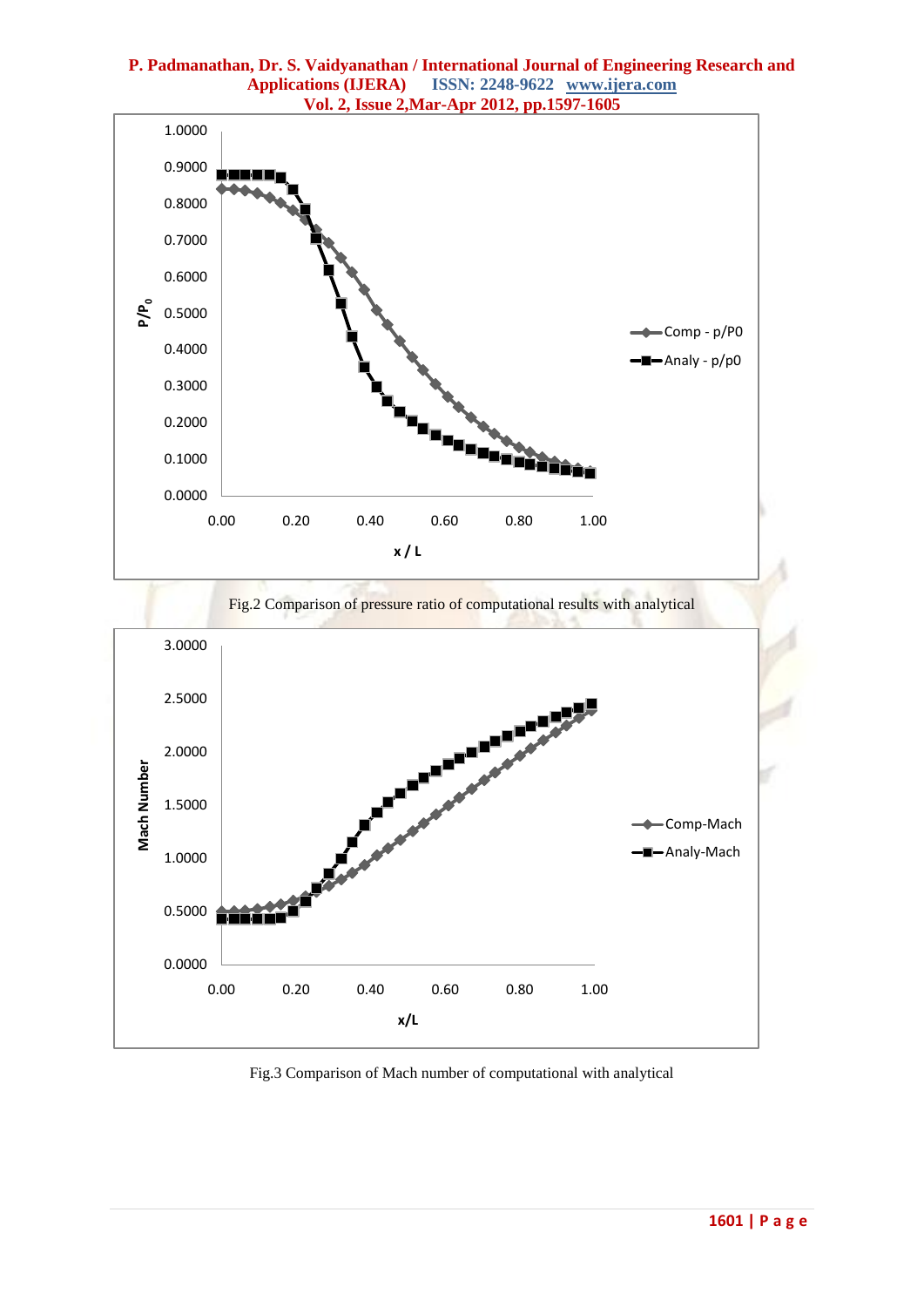

Fig.4 Comparison of pressure ratio along the nozzle length for different NPR values



Fig.5 Comparison of Mach number along nozzle length for different NPR values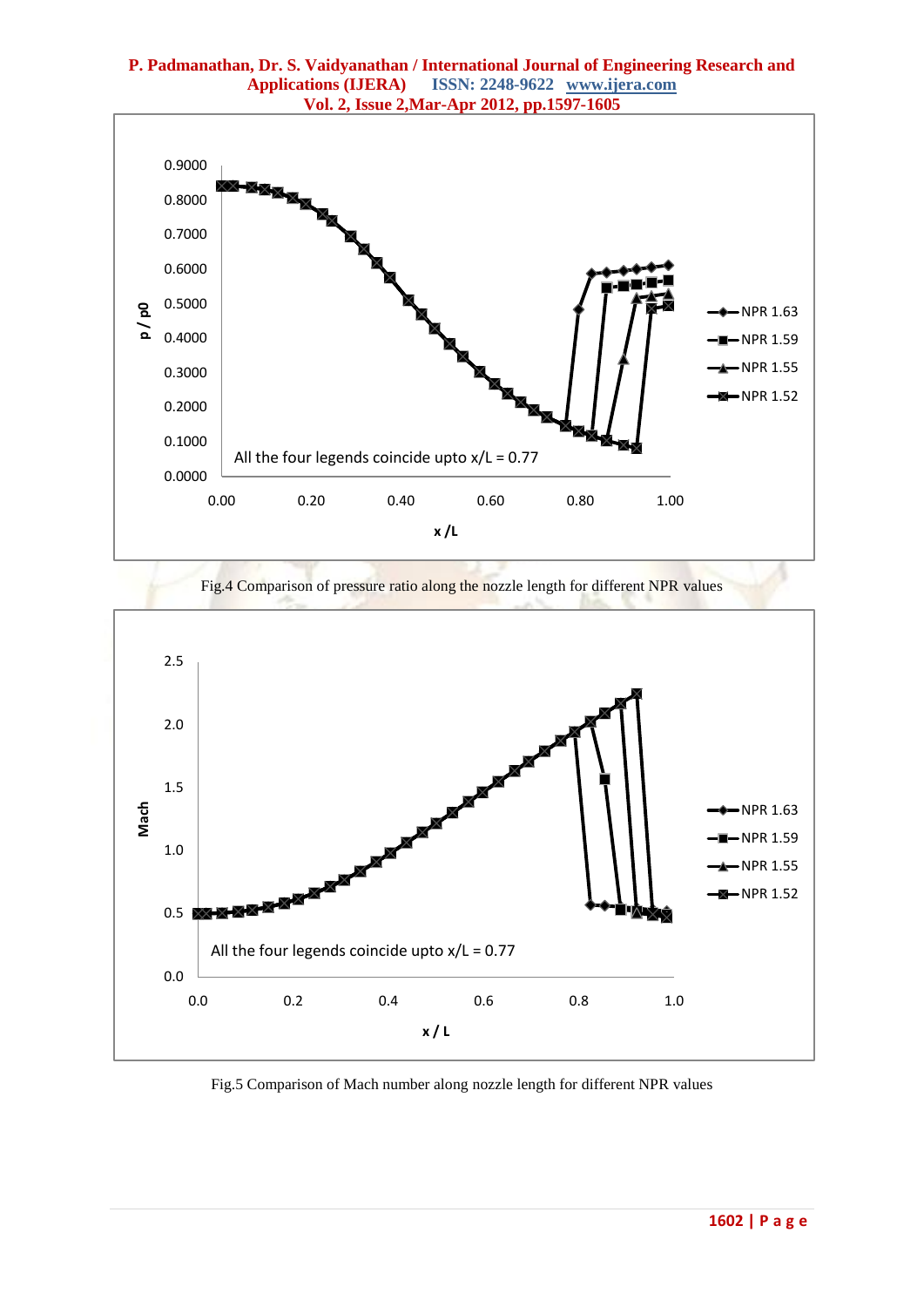

Fig.6 Comparison of density ratio along nozzle length for different NPR values



Fig.7 Comparison of temperature ratio along nozzle length for different NPR values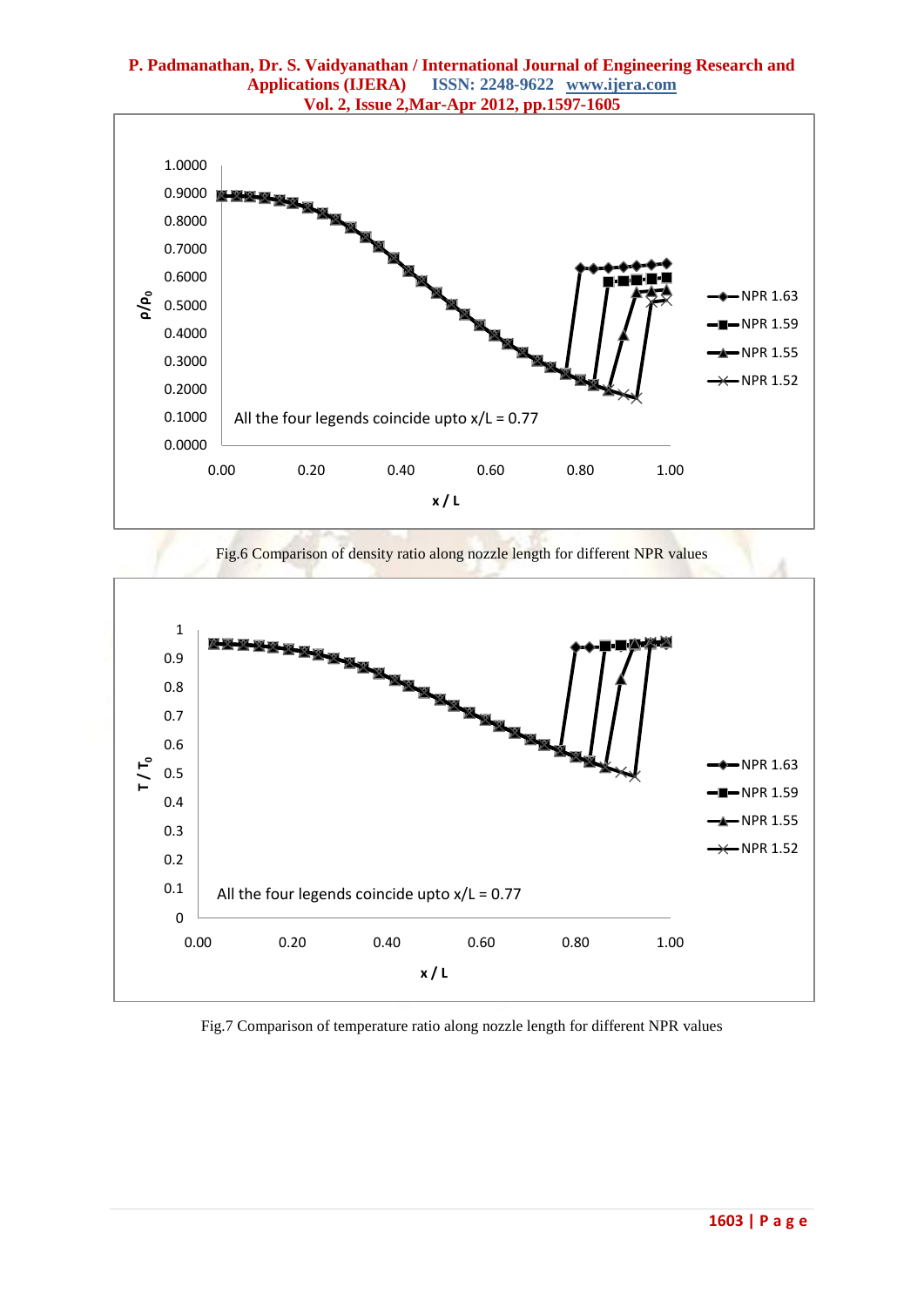





Fig.9 Exit Mach number for different NPR values